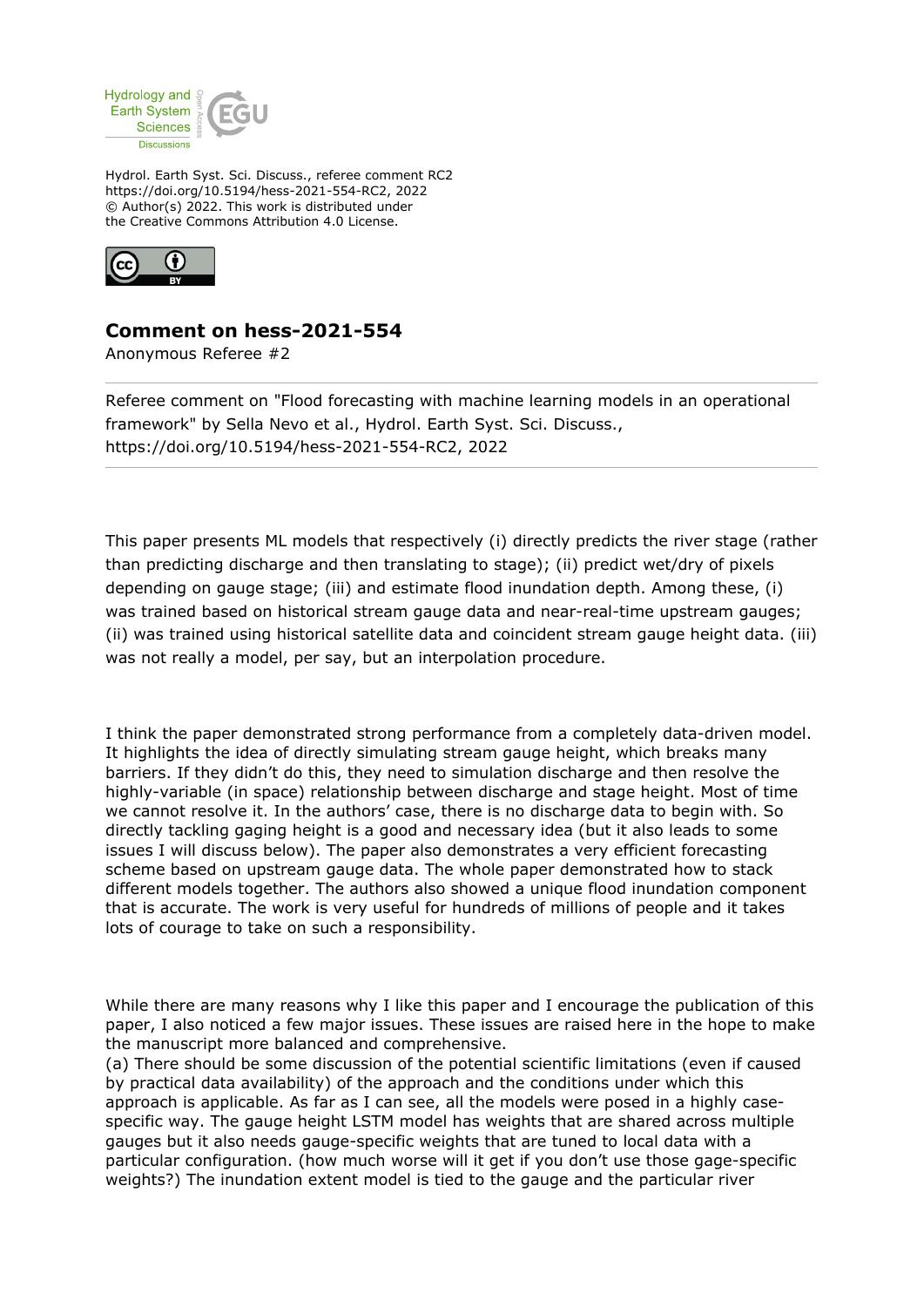bathymetry downstream from that gauge. In other words, it seems these models can only be applied where gauge data is available for training. The trained relationship is not portable anywhere else (if so, it poses a requirement on the available data records). Don't get me wrong. I think the model is highly useful operationally. In India there are many places where the model is applicable. It just might make sense, if these limitations are true, authors can discuss where and when this model formulation is valid so it is easier for the readers to understand if these algorithms are sound for their purpose. Maybe they can come up with a more uniform model and show its accuracy.

This point also contradicts the authors' claim that the model is highly scalable. You cannot take the model to a new terrain and directly apply it. In addition, the learned relationships may not always stand --- what if you have heavy rainfall in the region between your upstream gauge and the gauge of interest? It seems your model cannot consider such forcings (this may not matter that much for large-scale Indian monsoons, but it could be important elsewhere). This means, while the model is fast to run, it is not scalable in the sense of expanding to new areas ---- you must spend the time and effort to collect the data and train the model in every new area of interest, and that is assuming you are lucky enough to have the data. Hence, it is uncertain how the authors intend to use the model on large areas.

It also exerts some constrain on the eligibility of sites. Because you have to train a sitespecific model, you can only use sites with long-enough records to train the model. The model cannot be large, and information from other sites do not help with a particular gauge of interest.

If my understanding is incorrect, I stand corrected and the authors can show a test case where the model is applied to an "ungauged" location.

(b) The training dataset for the models were not clearly described. For the inundation extent model, there should be descriptions of how many events were included as training and test images.

(c) It is not clear if the model accuracy drops as we go further downstream from the gauge. Some exploration here will be useful.

(d) regarding authors' criticism on the hydraulic model --- are we sure you feed it the best parameters and inputs? There is no description about calibration. Back to point (a), in a region without past observations, the hydraulic model may still function but the ML inundation model may not --- which means these models have their own use cases. If I'm wrong please correct.

(e) there seemed to be no description of network configurations such as hyperparameters,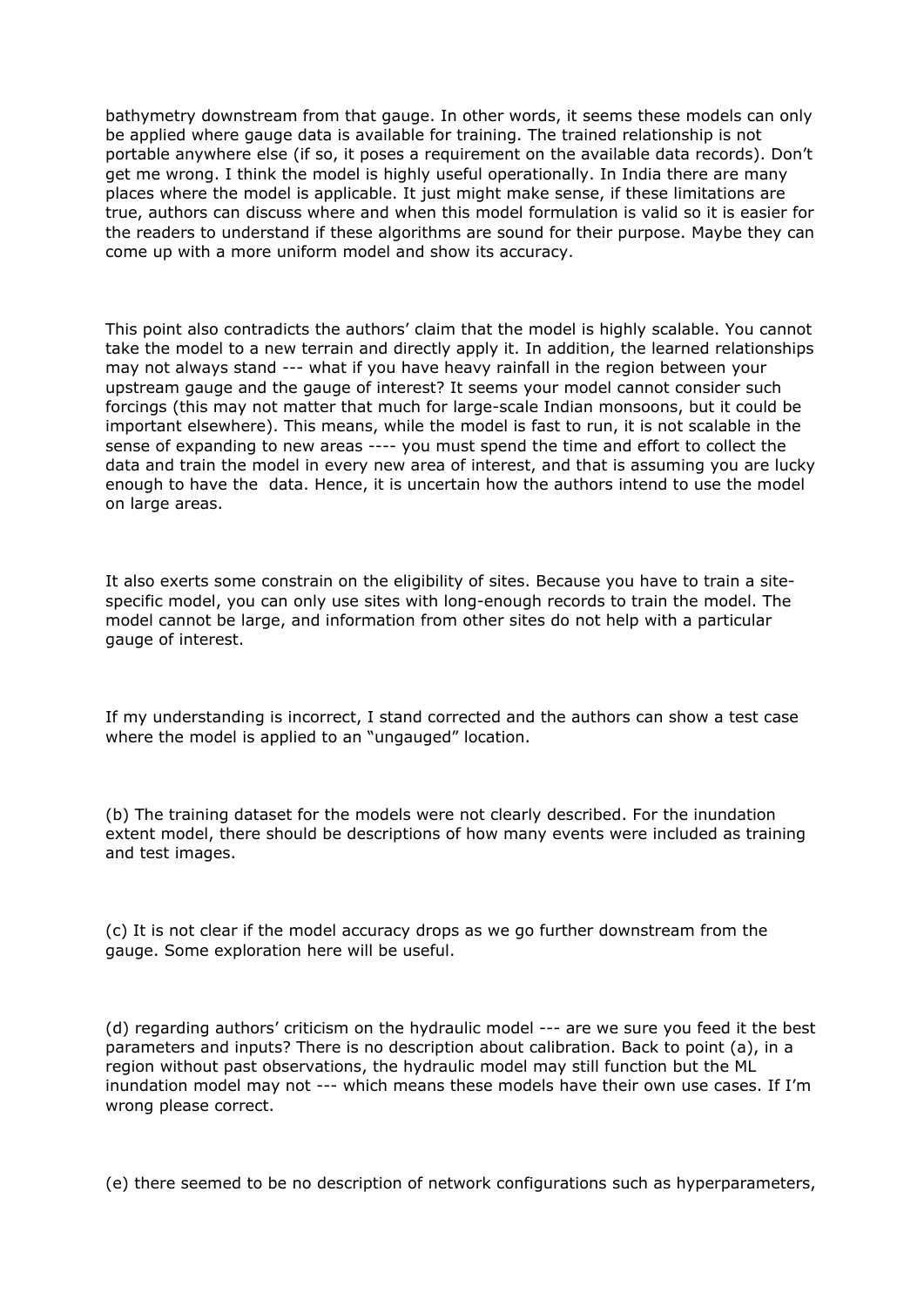hidden size, minibatch (maybe there is not a minibatch), training epochs, etc.

(g) does it make sense to average precipitation for a drainage area > 100,000 km<sup>2</sup>?

(h) We have no intuitive understanding of what F metrics mean. Do you mind showing some observed vs simulated maps for different values of the F metric?

(i) the flooding depth model was never tested and we do not know its accuracy. Can you talk about its value in the real world? Also, low-resolution could also give you discontinuity.

(j) can this study be reproduced at all? It seems not much of the study can be reproduced or even compared to in terms of data. All the code and data are either proprietary or unavailable. We were just told they could do this and do that and there is no possible path to trying most of the steps here.

Some minor points:

Line 158. What does "State handoff" mean?

Line 190. Should be "Quasi steady state" to be more exact

Line 196. "Discarded" – see my point above, can you use a more gentle word?

Line 198-199. "when the target gauge exceeds a (pixel-specific) threshold water stage. " A bit confused. A gauge is just at one location, then why do you have a pixel-specific threshold linked to a gage? If it is pixel-specific, then you end up getting a map of different thresholds? Should it be image-specific thresholding?

Line 219. Maybe I'm missing sth, although the thresholding model does not need DEM, it is tied to a particular gauge and the particular terrain/floodplain characteristics. It needs to be trained for each domain of interest using historical inundation extent and gauge height data, so it is not clear to me you can deploy to a new region without effort.